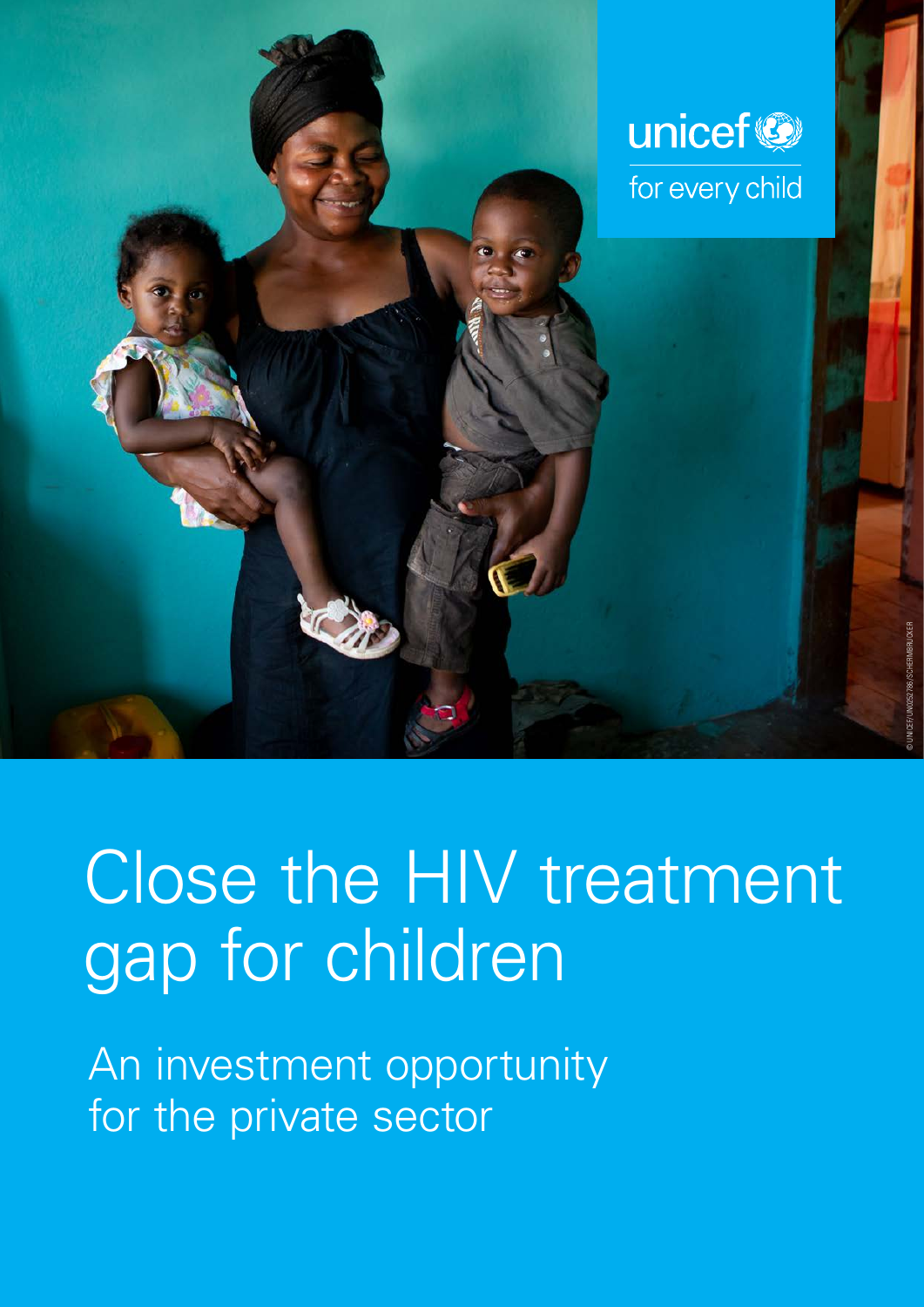# **The opportunity**

Remarkable progress has been made over the past three decades to slow the spread of HIV and reduce the number of AIDS-related deaths around the globe. This progress is thanks to many significant achievements: new life-saving drugs to treat those living with HIV, awareness raising on how to prevent HIV infection, and successful approaches to reducing the transmission of HIV from mothers to their newborn babies. Populations badly affected by HIV are increasingly able to manage and slow its spread – people's lives are being saved and their health restored, leading to more economically stable and robust communities. And, children living with HIV are increasingly treated with antiretroviral therapy, up from 20 per cent in 2010 to over 54 per cent in 2018.

The world now has an opportunity. A world where AIDS is no longer a public health threat is within reach: ending AIDS by 2030 is a clear aim of the Sustainable Development Goals (SDGs). And SDG 17 on global partnership for sustainable development provides an opportunity for the private sector to contribute to this endeavour. Involvement of the private sector is critical – indeed, the progress made so far to tackle HIV cannot be sustained without it. Intensified efforts require the expertise, innovation and financial resources of a range of partners so entire societies and economies can benefit from healthy, empowered and more productive individuals, families and communities.

# **PROGRESS IN IMPROVING HIV TREATMENT**

- Slightly over **941,000 children** under 15 living with HIV are receiving treatment today, **89 per cent** of whom live in sub-Saharan Africa.
- AIDS-related deaths among children age 0-14 have **fallen by 65 per cent** since 2000, thanks to expanded access to antiretroviral therapy, a lifelong treatment for people living with HIV that prevents the growth of the virus.

*<[https://data.unicef.org/resources/children-hiv-and-aids](https://data.unicef.org/resources/children-hiv-and-aids-global-and-regional-snapshots)[global-and-regional-snapshots>](https://data.unicef.org/resources/children-hiv-and-aids-global-and-regional-snapshots)*

*Source: Global AIDS Monitoring 2019 and UNAIDS 2019 estimates* 

# **The challenges**

Slightly under 1 million children aged 0–14 living with HIV are on treatment out of an estimated 1.7 million. Untreated, 50 per cent of children born with HIV will die before their second birthday, and 80 per cent will die before age 5. Alarmingly, AIDS is the number one cause of death among adolescents in Africa and the second leading cause of death among adolescents globally. Among HIV-affected populations, adolescents are the only group for which the mortality figures are not decreasing. Treatment is critical to keeping them alive.

The consequences of not receiving treatment are most acutely felt in sub-Saharan Africa, home to nearly 9 in 10 of the world's 2.8 million children and adolescents living with HIV in 2018. The global community must address the following key challenges to increase the number of children who receive treatment.

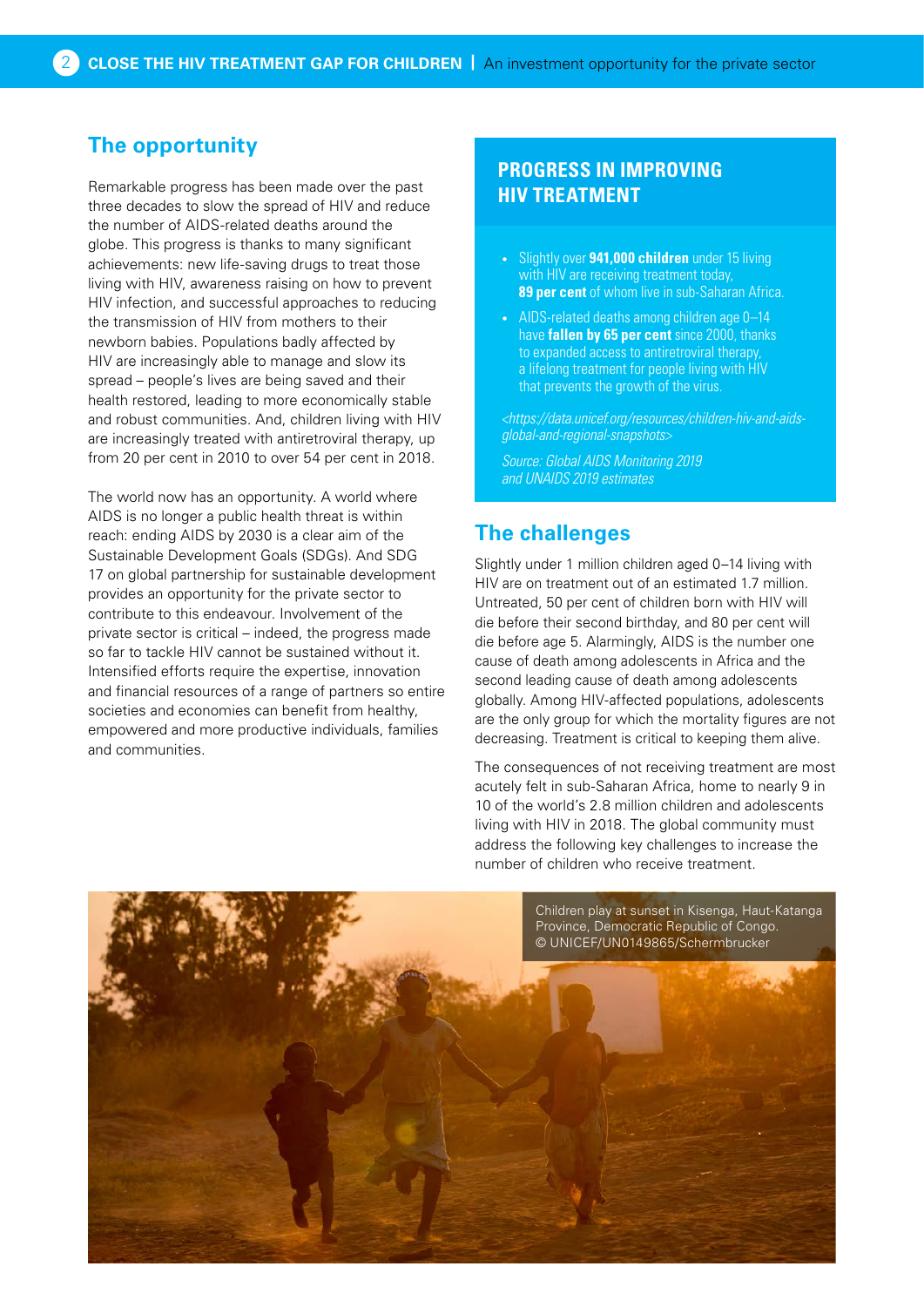## **Reaching the hardest to reach children and adolescents with testing for HIV**

Children living with HIV and in need of treatment can be 'missed' in early childhood screening programmes. These are often children in the hardest-to-reach geographic areas, children of marginalized key populations or those whose mothers did not access care during pregnancy. In addition, access to testing for adolescents is particularly poor, even though adolescents are at high risk of acquiring HIV – especially adolescent girls and young women in sub-Saharan Africa, and marginalized and stigmatized adolescents in Europe and Central Asia. It is critical that all children living with HIV are identified through expanded access to testing and linked to care.



Number of children aged 0–14 living with HIV and number receiving antiretroviral therapy 2010–2018

*Source: Global AIDS Monitoring 2019 and UNAIDS 2019 estimates* 

## **Treating children and adolescents living with HIV**

Children and adolescents living with HIV must receive treatment to suppress the virus. On average, children living with HIV in sub-Saharan Africa start receiving treatment at 3.5 years of age. But for many this is too late – without prompt treatment for children who acquire HIV in utero or in childbirth, close to 30 per cent die before their first birthday and 50 per cent by the age of 2. Paediatric HIV care, especially in populations where children are at high risk of contracting the virus, must be improved.

## **Retaining children and adolescents in treatment programmes**

Even when children are found through HIV testing and given treatment, adherence can be difficult. This increases the risk that they pass on the virus to others or develop AIDS-related illnesses. Children and adolescents need support from family-centred health services that use a coordinated approach to identify and address the health needs of the family to help keep children living with HIV on treatment.

# **THE SITUATION**

- Worldwide, **1.12 million children** under 9 years old and a further 1.65 million aged 10–19 years are living with HIV.
- **84,000 children (0–9)** died of AIDS-related causes globally in 2018.
- Only half **(54 per cent)** of children under 14 living with HIV receive antiretroviral therapy.

*<[https://data.unicef.org/wp-content/uploads/2018/11/](http://) [Global-snapshot-2018.pdf](http://)>*

*Source: Global AIDS Monitoring 2019 and UNAIDS 2019 estimates* 

# **UNICEF's track record**

UNICEF has more than 70 years of experience. It works in over 190 countries, where it addresses the health, nutrition, education and protection needs of more of the world's children than any other organization. With a proven track record in partnering effectively with the private sector, UNICEF achieves sustainable results for children and adolescents.

UNICEF works in the most challenging and least accessible places, reaching children – including adolescents – in both emergency and development contexts. To address the HIV/AIDS epidemic, UNICEF invests in communities and partnerships and in the most effective solutions and interventions to end AIDS, and works to make improvements to current health systems. UNICEF has a voice in the most important global and national conversations affecting children and is a key contributor to many global alliances that tackle the most pressing issues.

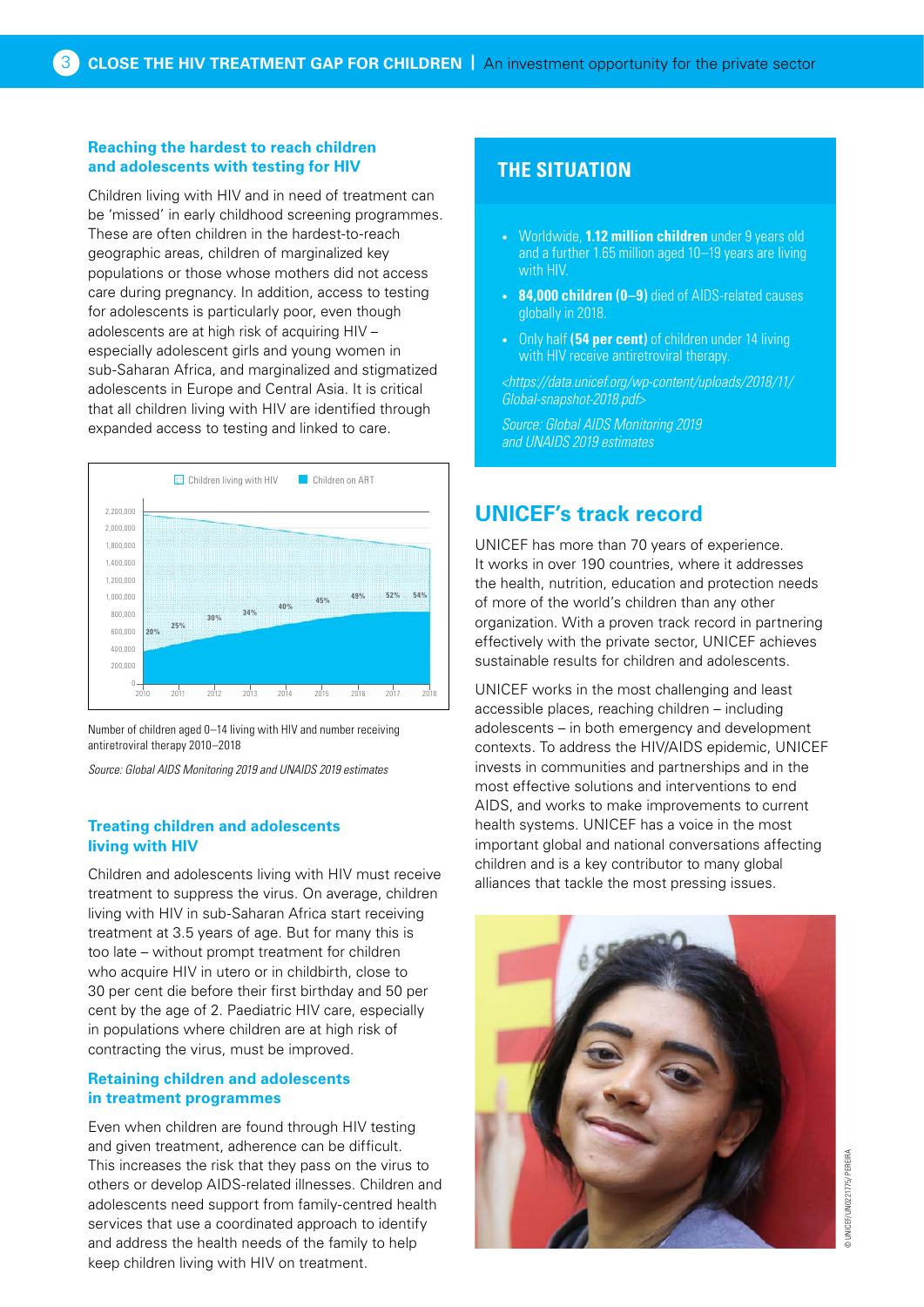## **UNICEF's sustainable response**

To jumpstart progress, it is crucial to test and treat children. UNICEF makes sure interventions are tailored and adapted to the needs of children affected by HIV, and integrates strategies for prevention, treatment and care of HIV and AIDS into existing health-care systems. The aim is to reach as many people as possible and build systems that work now and as well as in the future. UNICEF is a knowledge leader and innovator in developing new and effective ways of protecting children everywhere, and partnerships across governments and societies are at the heart of everything it does.



## **<sup>1</sup> Improving data on 'missed' children and adolescents and the hardest to reach**

Data help to identify children and adolescents who need to be tested and how the virus is spreading so the approach can be tailored. Improving data systems helps to understand the strengths and weakness of current systems and addresses inequities in access to knowledge, care and treatment that affect treatment responses.



## **<sup>2</sup> Increasing access to early testing and timely treatment**

Advances in medical technology have made it faster and easier to test infants for HIV, even in health centres without laboratories. For example, the testing time can now be reduced from weeks to just hours using new, innovative technologies. Self-testing eliminates barriers adolescents may face to accessing testing. Reducing the time it takes to get test results means children and adolescents with HIV can be identified quickly, receive counselling and support, and immediately start antiretroviral therapy to prevent the progression of the virus.

## **UNICEF TARGETS FOR 2021**

81 per cent of those under 14 years living with HIV receive antiretroviral therapy

64 per cent of infants born to pregnant women living with HIV tested for HIV in the first two months of life

32 countries implementing policies and/or strategies to integrate key HIV interventions (testing, counselling and antiretroviral therapy) into child-centred service points

$$
\mathbf{3}^{\top}
$$

## **Linking and integrating children's and adolescents' health care**

UNICEF works with governments to integrate paediatric HIV testing and treatment with other child health services (such as routine vaccinations, nutritional support, outpatient clinics and inpatient wards), to make sure paediatric HIV care complements the child's other health care. The first 1,000 days of a child's life – from conception to 2 years of age – is a critical period. Screening and identifying children with HIV during this period and connecting them to the appropriate health services can ensure they and their families receive treatment and the support they require to help them adhere to their treatment.

A family-centred approach means that for every client identified as living with HIV or already in care and treatment, an inquiry determines the status of family members so they can receive family counselling and testing, support with HIV disclosure in the family setting, and family case management at a health facility.

For adolescents, it is important to have a differentiated or client-centred approach that simplifies and adapts HIV services to reflect their preferences and expectations, including in where and how services are delivered.



### **4 Encouraging innovation**

Innovation is necessary for progress across priority areas. UNICEF works with partners to develop technical innovations and new approaches to improve access to, uptake of and retention in HIV testing, care and treatment. This includes, for example, developing systems to send SMS messages to communicate with caregivers, and other digital tools that help share knowledge through e-learning on paediatric HIV care.



#### **5 Developing strategic partnerships**

Collaboration at the global, regional, national and community level is the backbone of the response to HIV and AIDS. Partnerships bring communities together and make them more robust while providing a strong base for future generations. UNICEF has a great deal of experience in coordinating partnerships between persons living with HIV, governments and civil society, as well as other significant actors in the field of paediatric HIV, to drive change for children.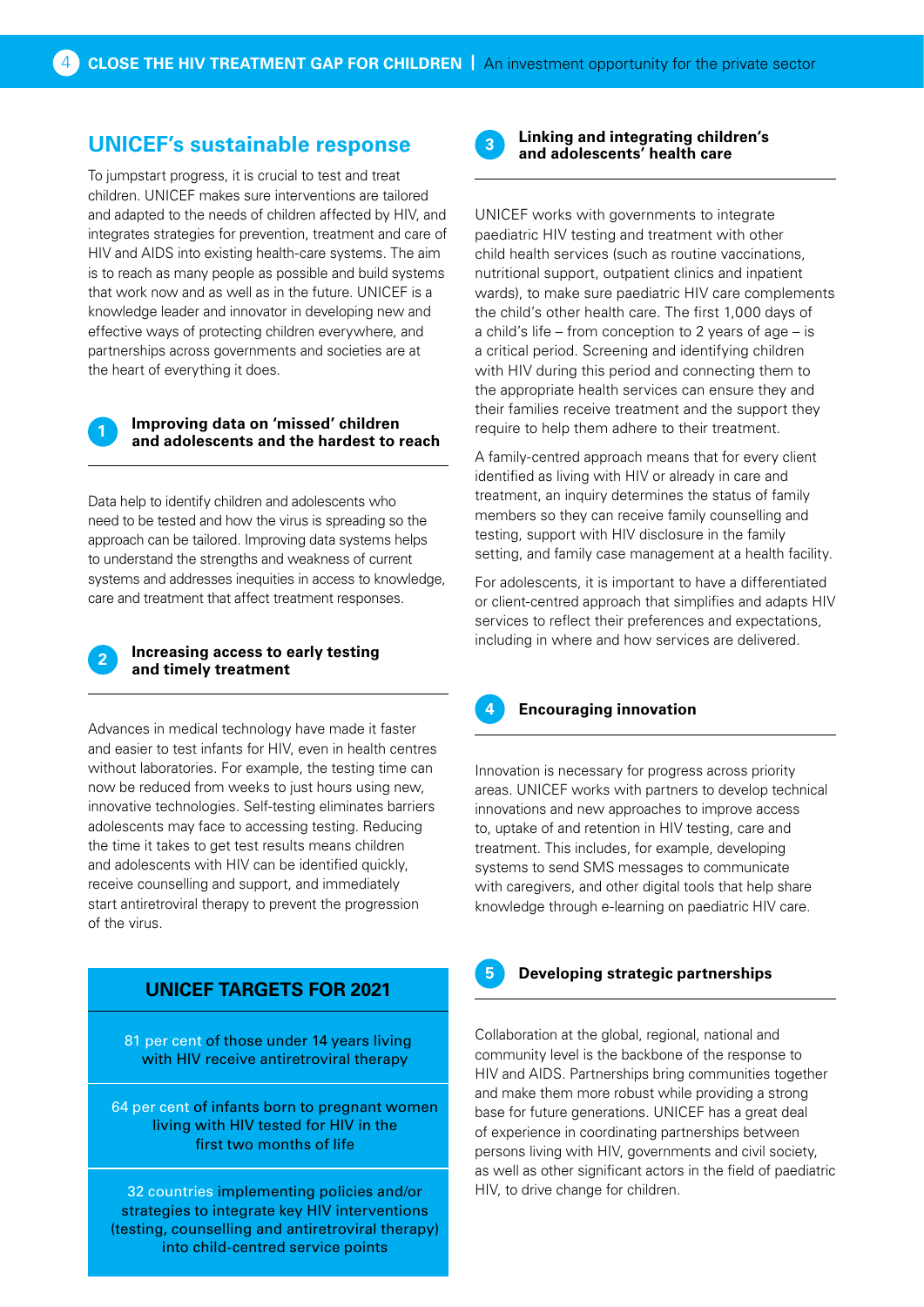## **CASE STUDY: Family-centred approaches to identifying children with HIV in the Democratic Republic of the Congo**

Working with the ministries of health of Zimbabwe and the Democratic Republic of the Congo, UNICEF coordinated a range of interventions to roll out effective family-centred approaches to identifying children with HIV. The support included training, supervising and mentoring facility staff and community health workers, as well as introducing new tools and adapting registers to collect additional information.

In the Democratic Republic of the Congo, the families with adults and children living with HIV received a choice of options over six months: home-based testing or return to the health care facility for testing, with transport money for families, if needed. In addition, the records of 1,057 patients admitted to four hospitals between 2008 and 2015 were analysed to see to what extent family testing was taking place in the country, and to identify how to strengthen the family-centred approach.

As of March 2017, the positive impact on the health of many children had been substantial. Family testing had taken place in four urban and semi-urban health facilities in the Democratic Republic of the Congo, and a large number of children living with HIV were identified. Through inquiries among 309 adults on ART, 631 children were identified in their families whose status was not known. Of those children, 375 were screened (59 per cent) and 161 were identified as living with HIV (43 per cent of those screened). Of those found to be living with HIV, all except two started treatment.

One of the most important elements that contributed to successfully starting treatment was greater engagement of other community workers involved in social services – such as those working with programmes providing cash transfers and supplementary food – to assist those in need. A well-resourced patient follow-up system, using community workers and complemented by health provider-led home visits, supported the implementation of the family-centred approach.

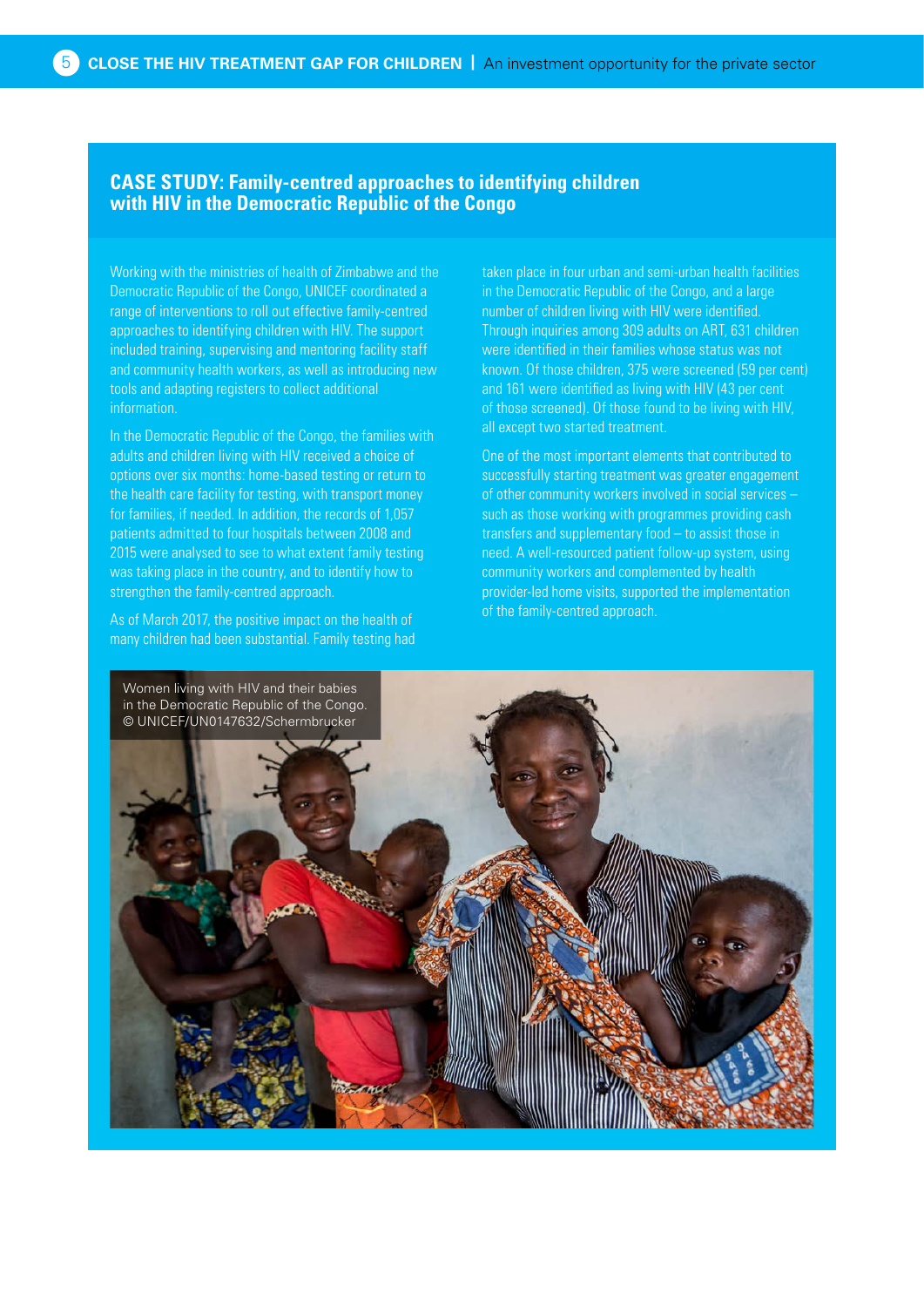# **How the private sector can invest**

UNICEF believes that the private sector isn't a postscript; it must be part of solutions to the world's gravest global challenges. A broad range of partners – philanthropists, foundations, businesses and individuals – can help create change at the global, regional and country level, and speed up the rate of finding solutions to make a world where all have equal opportunities to survive and thrive.

The private sector has a critical role in helping to improve the lives of children around the world, leveraging its expertise and assets to better serve the needs of hard-to-reach children. It brings innovation, efficiency, energy and know-how. UNICEF and partners will not end the AIDS epidemic without including the private sector in the response.

The private sector partners can work with UNICEF in the following areas.

#### **Financing**

The progress the global community has made is under threat as investments in HIV have declined. UNICEF therefore urgently needs financial contributions from the private sector to implement its programmes. Flexible funding is critical, as it allows UNICEF to target communities with the appropriate interventions and make a difference where it is needed most.

#### **Innovation and technology**

UNICEF has a strong track record of investing in innovation and technology that can speed up results. UNICEF is continually looking at new solutions and ways of working and sharing knowledge to achieve even more for children, using the power of evidence to effect change. Together, partners and UNICEF can:

- Increase efforts for rapid testing for HIV without complex laboratory tests. This helps to reveal cases of HIV among children missed earlier, start them on treatment immediately if necessary and link them to ongoing health care.
- Increase access to self-testing for adolescents in existing points of contact, including family planning centres and community youth groups, and ensure young people have access to life-saving HIV knowledge, skills and prevention services.
- Engage young people in designing and planning community programmes and technology-based innovations to provide safe spaces for youth from key populations to voice and share their concerns.
- Use innovative digital technologies to transform how to reach, inform and treat children and adolescents at risk of HIV. Continue enhancing the use of digital technologies and e-learning platforms to share knowledge on caring for children and adolescents

with HIV. This includes, for example, using digital platforms such as U-Report and RapidPro to track interventions and promote adolescent participation to improve services.

• Develop and roll out tools to address barriers to ending AIDS, including innovations to develop childfriendly drugs, generate evidence on pre-exposure prophylaxis and create new ways to improve access to, and ease of, testing and treating children and adolescents.

#### **Expertise**

Partners from a range of fields, sectors and industries are needed to contribute new approaches and fresh perspectives, fill knowledge gaps and mobilize stakeholders and influencers to deliver solutions to reduce new HIV infections and AIDS-related deaths. Partners' expertise can help UNICEF:

- Strengthen the continuum of care and integrate quality HIV and AIDS education, testing, care and treatment across the paediatric health system. This can be done, in part, by expanding HIV testing entry points such as including the service within antenatal programmes and vaccination schedules.
- Work with community networks and leaders and use platforms such as child health weeks to expand testing and improve access to antiretroviral therapy.
- Develop partnerships at the local level to bring communities together and make them more robust while community-based interventions help close the treatment gap in children and adolescents. For example, creating peer support through community mentors can support groups of mothers living with HIV and strengthen the links between the primary health care facilities and the community, leading to better care for mothers and children living with HIV.

## **Data and evidence generation**

Data collection, evidence generation and learning are central to programmatic success and help UNICEF determine where to target its work. UNICEF looks to partners for support in building effective ways to collect, store and analyse data. Together, they can:

- Understand where unidentified children and adolescents are, especially those whose parents and family members are known to be living with HIV, so they can be tested, treated if necessary and kept on their treatment programmes.
- Improve prevention programmes' ability to target and identify hidden, invisible and hard-to-reach populations such as by mapping personal networks and through champions in groups at high risk of infection.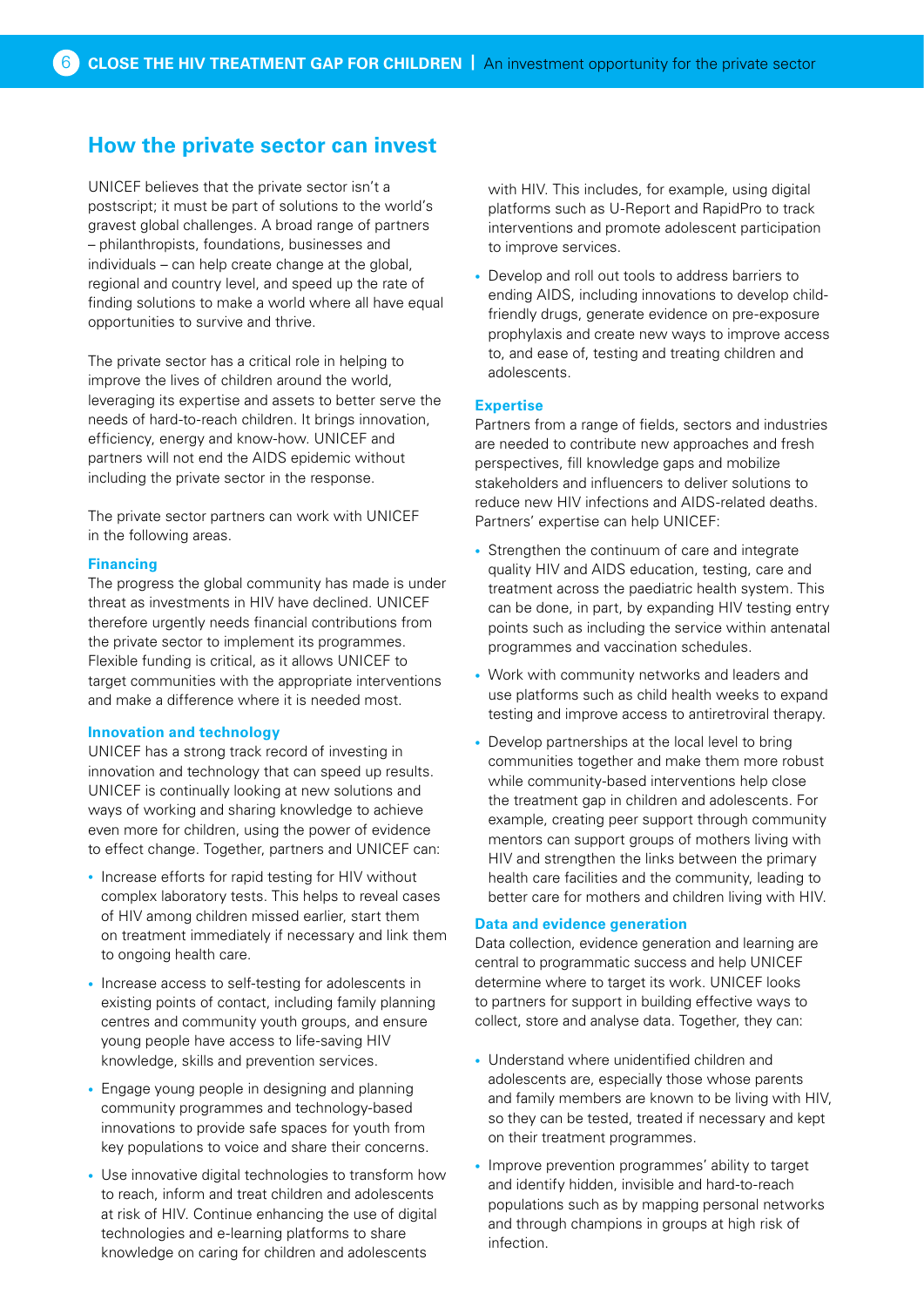### **Advocacy, communication and influence**

UNICEF looks at the reach of partners – whether through their products and services or their communication and advocacy platforms – to influence, reinforce and advance key messages and priorities with a joint voice. By helping UNICEF speak to children, adolescents and mothers to raise awareness about preventing HIV infection, partners can:

- Continue working with a wide range of partners – people living with HIV, local NGOs, donors and governments at all levels, civil society, the private sector and academia – to advocate for increased investment in developing community interventions. UNICEF works to convince governments to include funding for HIV and AIDS strategies in national budgets, and with donors such as the Global Fund to Fight AIDS, Tuberculosis and Malaria and the United States' President's Emergency Plan for AIDS Relief to secure flexible funding for programmes to end AIDS.
- Support UNICEF's role as a leader in learning, data sharing and programming to guide global conversations on HIV prevention, treatment, care and support for children and adolescents living with HIV.
- Continue supporting advocacy for more comprehensive data to help governments identify groups most at risk and strengthen data systems at national, regional and local levels to zero in on gaps in response.
- Include interventions in the overall antenatal programme and across education and community systems, including in local health centres, so HIV prevention and awareness are part of maternal and newborn governmental health policies and campaigns.

# **Why partner with UNICEF?**

#### **Global impact**

When supporting UNICEF, partners are empowering millions of vulnerable children and adolescents. UNICEF's global reach and close collaboration with governments, civil society, adolescents and the private sector means its impact has a multiplier effect, allow the organization to leverage investments for solutions at scale.

#### **Influence**

UNICEF engages with and convenes government and other partners on initiatives for education, protection, health, nutrition and civic engagement. UNICEF works as a team with partners from a range of backgrounds, bringing expertise to the table and giving partners a voice in providing input to solutions.

#### **Visibility**

Recognition opportunities – including on social media – allow supporters to publicize their partnership with UNICEF and showcase their commitment to children and adolescents.

#### **Opportunities for co-creation**

UNICEF is seeking global strategic partners to achieve impact at scale. By leveraging the power of the private sector's innovation and financial resources, UNICEF can respond to the immense challenges to economic mobility and equitable opportunity that children and adolescents face in developing countries.